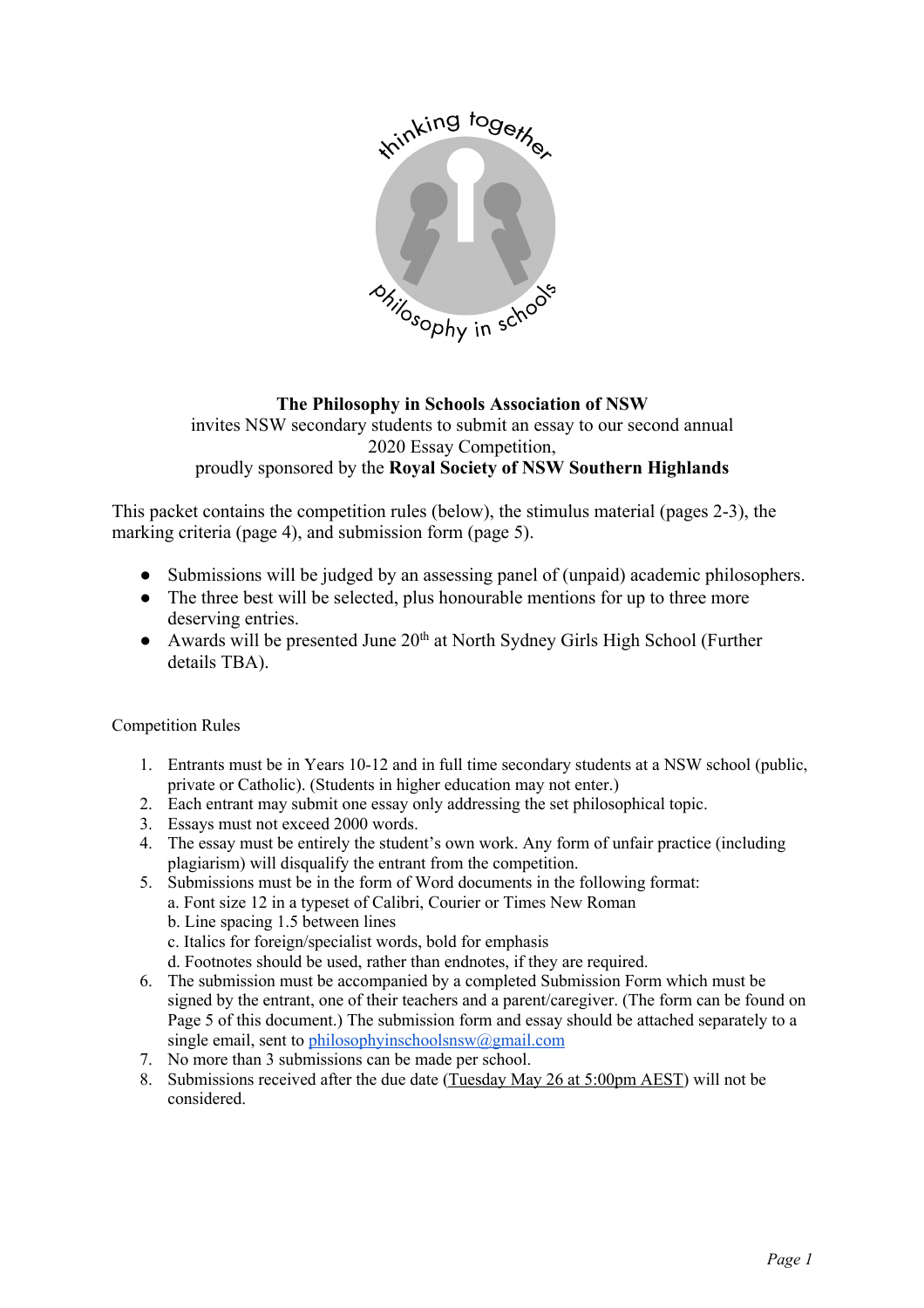

# The Philosophy in Schools Association of NSW 2020 Essay Competition

## **Stimulus**

Who am I? Who Am I *really*?

This is a question each of us may ask ourselves. How does the way we answer the question and the answer we give to it relate to anyone else's pursuit and answer of the question? And then, to what extent should *my* question relate to *you* asking the same question of yourself? Are our two questions related? Is the question each of us may ask of ourselves related to every other such question asked by every other individual? Do we need to take each other into account and how? Given that we ask the question using the public means of language, which is not all our own, and yet in another sense it is, given that, how may the question we ask of ourselves really differ from the others in our language group? And those outside our language group, how "foreign" are they? How foreign am I to myself?

Socrates, according to Plato at the start of Western philosophy said, Know thyself, pretty much as a basis for knowing anything else. I mean, if you do not know yourself, something you already are and do not need to seek and find, then how can you claim you know anything else, that is *not you*? Because who is it that knows? Or what?

This is the philosophical question of identity. The subject overlaps with religion, science, psychology, as well as pop culture.

#### **Religion**

On the road to Caesarea Philippi, Jesus asked his disciples, "Who do people say I am?" (Mt. 16: 13f). Their answer was that the people had either a sense of mistaken identity (John the Baptist) or that Jesus was a reincarnation of one of the major prophets (Elijah, Jeremiah). There were various ideas about who he was that have continued all through history.

There is a story in Buddhism that goes like this: The emperor, who was a devout Buddhist, invited a great Zen master to the Palace in order to ask him questions about Buddhism. "What is the highest truth of the holy Buddhist doctrine?" the emperor inquired.

"Vast emptiness… and not a trace of holiness," the master replied.

"If there is no holiness," the emperor said, "then who or what are you?"

"I do not know," the master replied.

#### **Science**

Modern rational philosophy has formulated the question of identity into what it calls "the mind-body problem", a subject-object problem. Can science identify identity and say what it is? How is science going about this task?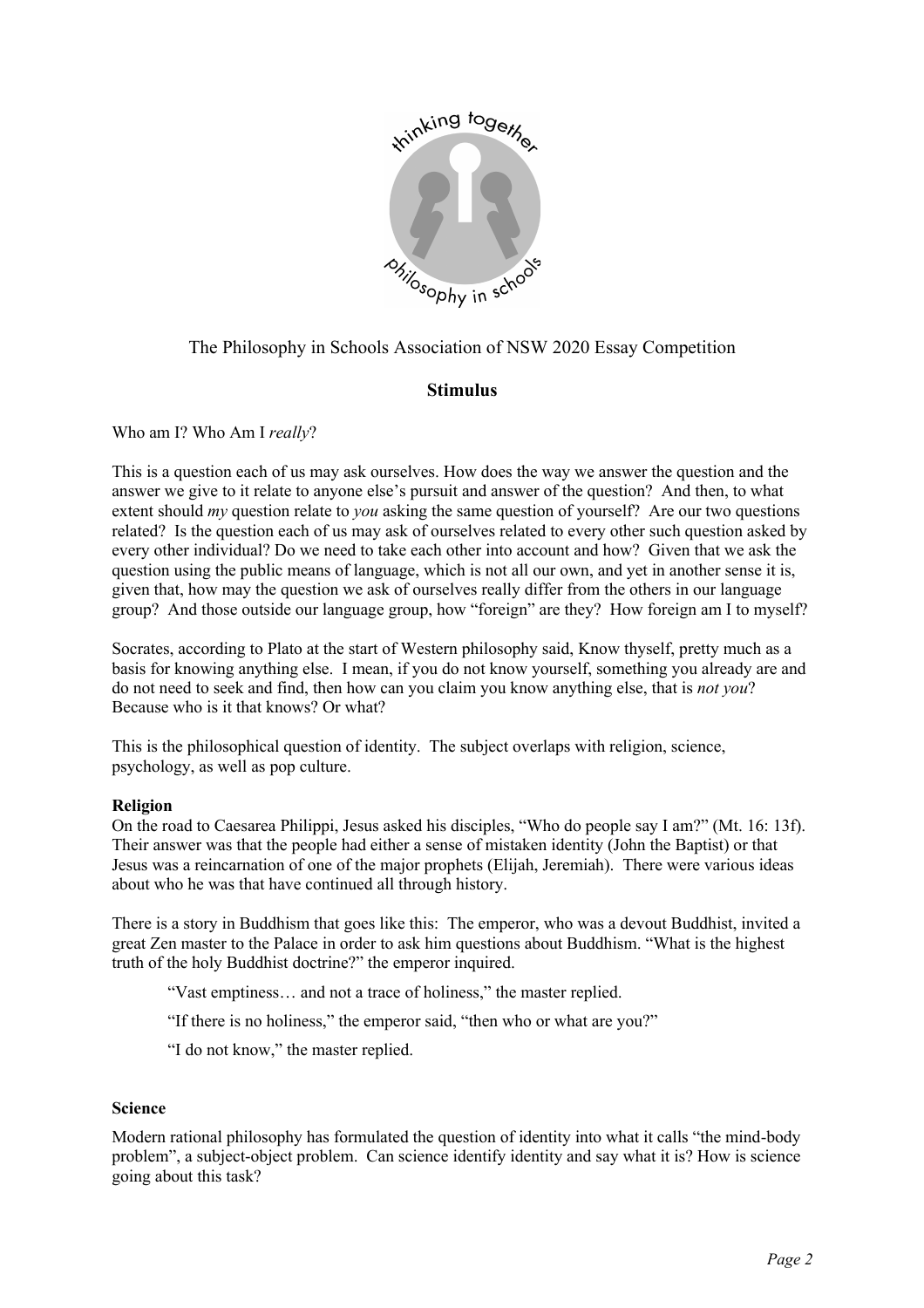## **Psychology**

Philosopher Michel Foucault, Pierre Hadot and others have said philosophy originally was *care of the self.* How does "care of self" relate to identity? Are we caring for our identity in caring for the self. or creating it? And does that stance make philosophy narcissistic (self-serving)? There is obviously a history of this whole question.

Where did the soul go? What did people used to mean by the word "soul"? Anything? If the soul is just an old fashioned word for the mind, as some claim, then could we also say that the mind an old fashioned word for the brain? Is the pop neuroscience approach to identity a lab-rat approach to being human? What mother thinks of her baby like that? Or what father? And if we are chemical puppets, morality loses real meaning. The conundrum then becomes the old one of determinism vs freewill, which has religious origins.

What about crowds? A number of  $20<sup>th</sup>$  c. writers starting with Freud wrote about how as soon as we get in a crowd we take on a mass identity (Freud, Mass Psychology). Nazism proved his point. But we might think of footy crowds and groups where individual identity is submerged in a larger identity and group-think.

## **Popular Culture**

Today, on social media we construct an image of ourselves which may or may not be a good reflection, but reflection of what? Modern psychology has split the self between the conscious and the unconscious, and claims each of us are shot through with drives that are impersonal, even if we mistake them as personal and "ours", but where does that leave us? In therapy forever? Self-help literature on the other hand claims we can get our lives together and be happy and successful, but on whose terms?

Movies of Shakespeare plays are readily available online. *Hamlet* by Shakespeare is much ado about the question of identity. Gender, sexuality and identity is a theme of Shakespeare's *Twelfth Night*. Identity is a major theme right through Shakespeare in fact.

(https://www.researchgate.net/publication/304231714 Identity in Shakespeare) . More up to date, there are plenty of "coming of age" films and TV series that delve into the question of personal identity. The South Korean TV drama, *Who Are You: School 2015* is about what can happen when one person takes on the identity of another. *To the Beautiful You* (2012) is about a girl who dresses as a boy and attends an elite boy's boarding school causing a lot of confusion between role and instinct. Many Korean dramas explore identity issues. All coming-of-age movies are about identity and if you google it you get all sorts of lists of suggestions, from the best of all time, to the best recent. An essay in the area of film and popular culture is a possibility.

**Essayists may take any approach to the question they like**. The marker is looking for the way the question is scoped and explored in depth. Scoping means a good contextualization of the problem, perhaps with some rationale for why you are taking a particular tack and not another. Scoping is like mapping the terrain the essay will travel over. Exploring in depth means getting under the surface of the issues and problems you identify in the topic. Exploring in depth is like stopping and getting to know the history and peculiarities of all the major sights on the way across that terrain. Essayists are encouraged to use the tools of inquiry in their writing: for instance using examples to elaborate, ensuring their justification and evaluations are considered and avoiding overgeneralisations and fallacious reasoning.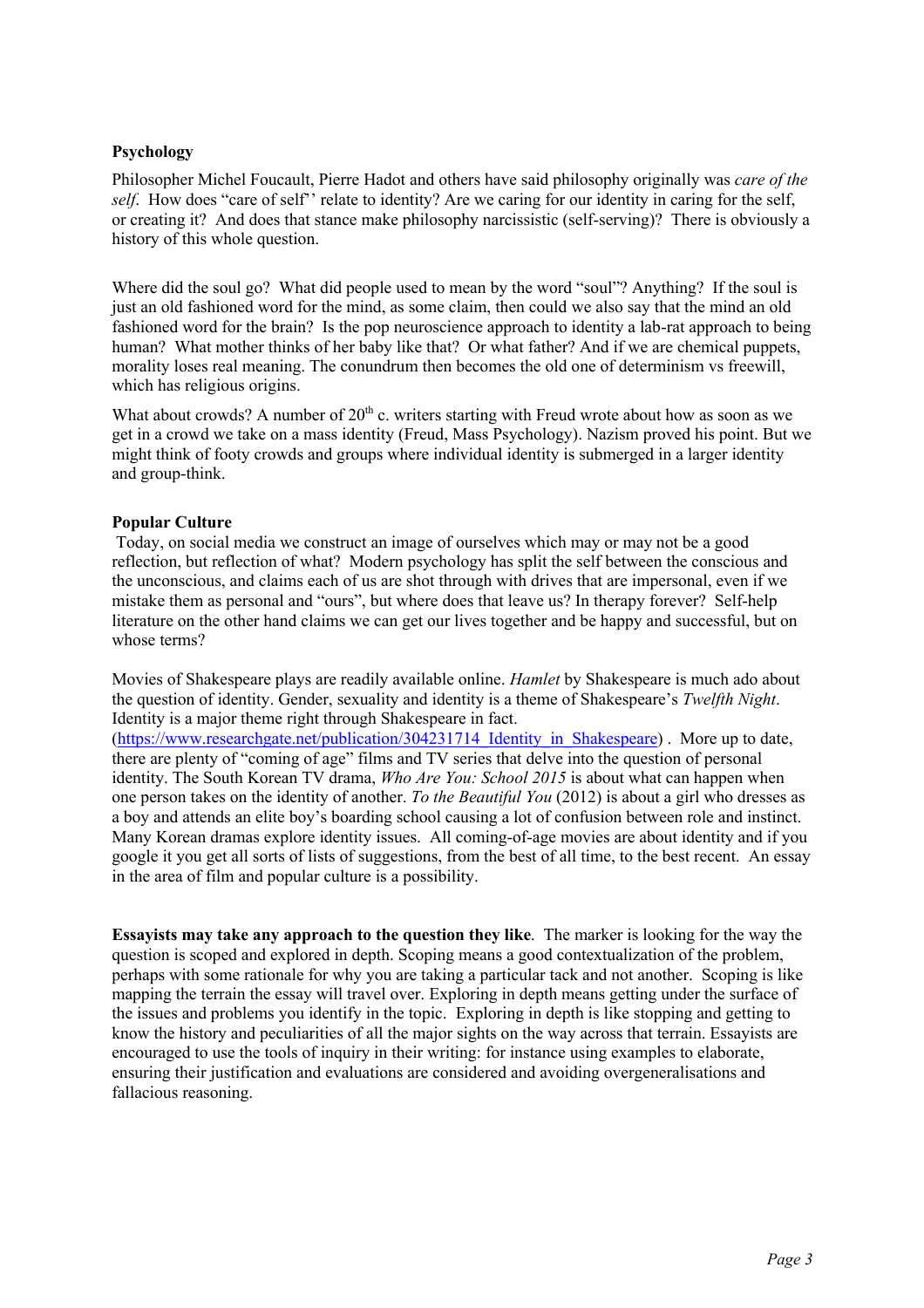

# The Philosophy in Schools Association of NSW 2020 Essay Competition Marking Criteria

Submissions will be evaluated based on their critical engagement, synthesis of ideas, and written expression using the criteria below:

| Range | Criteria                                                                                                                                                                                                                                 |
|-------|------------------------------------------------------------------------------------------------------------------------------------------------------------------------------------------------------------------------------------------|
| A     | Outstanding, perceptive and sophisticated response which exhibits<br>coherence and cohesion<br>Engages critically with key thinkers, arguments and issues in this field<br>Expresses perceptive ideas with clarity / skill / originality |
| B     | Effectively explores / discusses the philosophical problem of identity<br>Shows understanding of key thinkers, arguments and issues in this<br>field<br>Expresses ideas effectively in relation to the stimulus                          |
| C     | Provides a discussion and/or description of the problem of identity<br>Makes relevant reference to key thinkers, arguments and issues in<br>this field<br>Expresses ideas competently                                                    |
| D     | Attempts to discuss the concept of identity<br>Shows some awareness of thinkers, arguments and issues in this field<br>Expresses ideas in a variable manner                                                                              |
| E     | Describes or refers to the topic 'identity'<br>Shows limited awareness of relevant thinkers, arguments and issues<br>Expresses ideas in a confused or limited manner                                                                     |